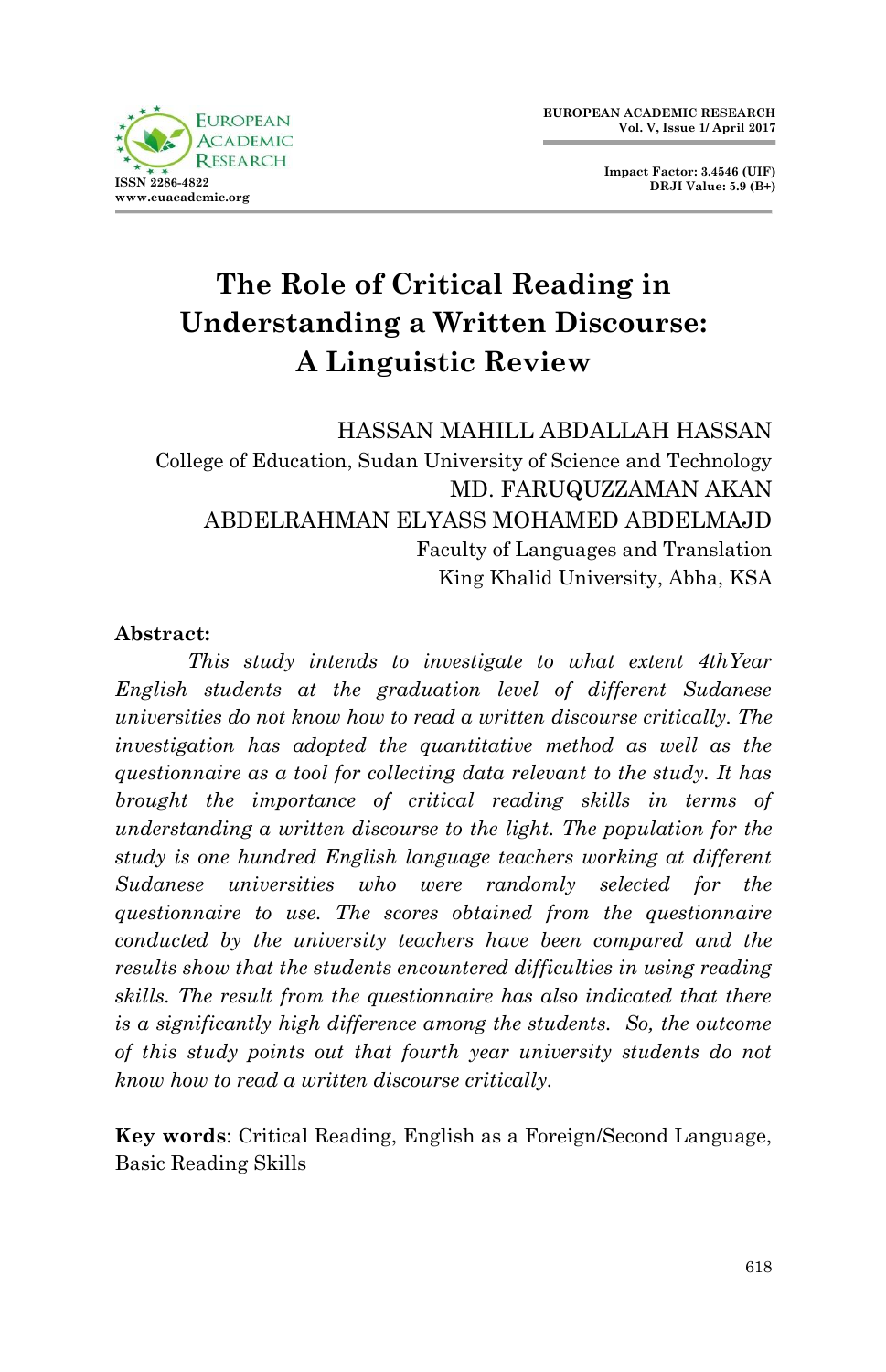## **INTRODUCTION:**

The term 'critical reading' refers to 'close reading', 'active reading' or 'serious reading' of a written text. Critical reading is a most important point for the students because it is chosen as an instrument to widen their knowledge in comprehending a written discourse. Critical reading has been the center of attention and interest of several critical researchers and scholars who made attempts to incorporate, or encourage the inclusion of, critical reading indicators in reading programmes. It is very essential for students who study English as a foreign language since most text books, the sources of science, knowledge and information in higher education and modern technology are published in English.

Most of the university students who study English for four years, are found by the teachers while teaching English, have problems in reading English texts. Therefore, the study is designed to yield data that would contribute to our understanding of the nature of problems that our students encounter in comprehending English texts and the way they process such texts. Through investigating the reading process, we can learn a great deal about how students approach reading and what kind of strategies they use.

Critical reading is an extremely essential skill that equips individuals with the ability to interact with written texts. The ability to read allows one to attach meaning to written words thereby facilitating fluency and comprehension. There are numerous skills, which are extremely essential when it comes to grasping the ability to read. Reading plays a significant role since it brings tremendous satisfaction to individuals through enabling them to be informed and enriched. Competence in reading makes it possible for readers to understand and learn how to attach meaning to various texts.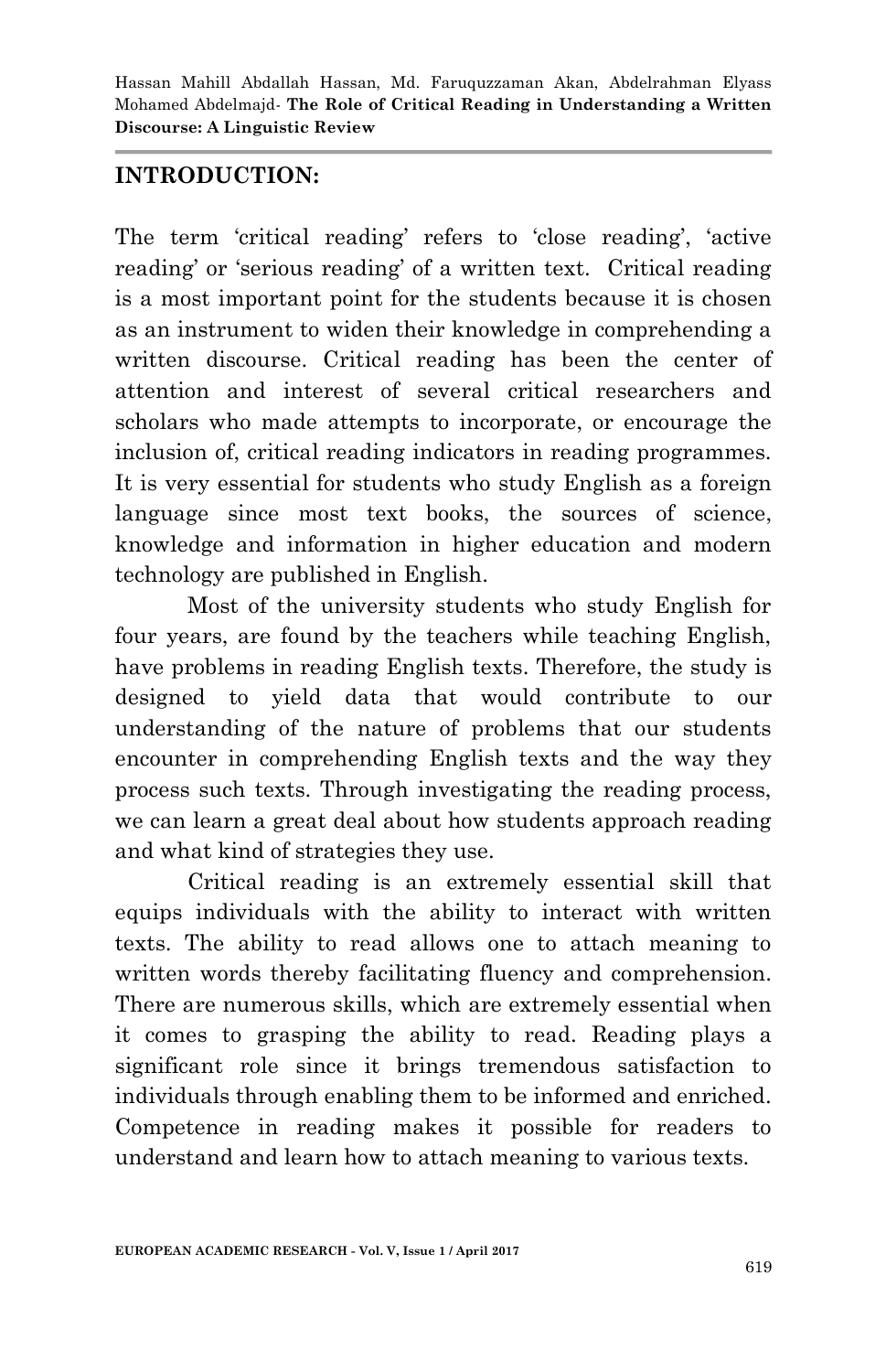## **DISCUSSION:**

It is essential for students and teachers to have an easy access to pertinent reading materials. In most cases, comprehending a foreign language is a difficult task that can only be made possible through matching the interests of students with appropriate learning materials.

Contemporary reading tasks involve various phases, which include pre-reading, while-reading and post-reading stages. Pre-reading phase entails motivating students before engaging them in an actual reading exercise. This plays a pertinent role in aiding the activity of the appropriate schema, thereby facilitating the comprehension of a text. The whilereading stage is aimed at enhancing the ability of students to develop their linguistic and schematic knowledge too. Postreading phase on the other hand emphasizes the enhancement of learning comprehension through reference to matching exercises, cut-up sentences and comprehension questions. Studies on the efficient teaching of reading skills have, in recent times, dwelt on the use of computers (MacGregor, 1988; Knaack, 2003; Johnson, Perry & Shamir, 2010) or considered the role of information technology, such as the Internet (Laborda, 2007).

Teachers make use of different reading strategies in order to enhance comprehension by students. It is essential to note that the teachers are exceptional when it comes to teaching about reading strategies. The teachers demonstrated the fact that they did not teach students how to establish the purpose of regular reading exercises. It is also essential to note that the students were not competent when it comes to generating questions concerning various texts in a consistent manner. The strategy of assessing the comprehension process was taught to students some of the time only as opposed to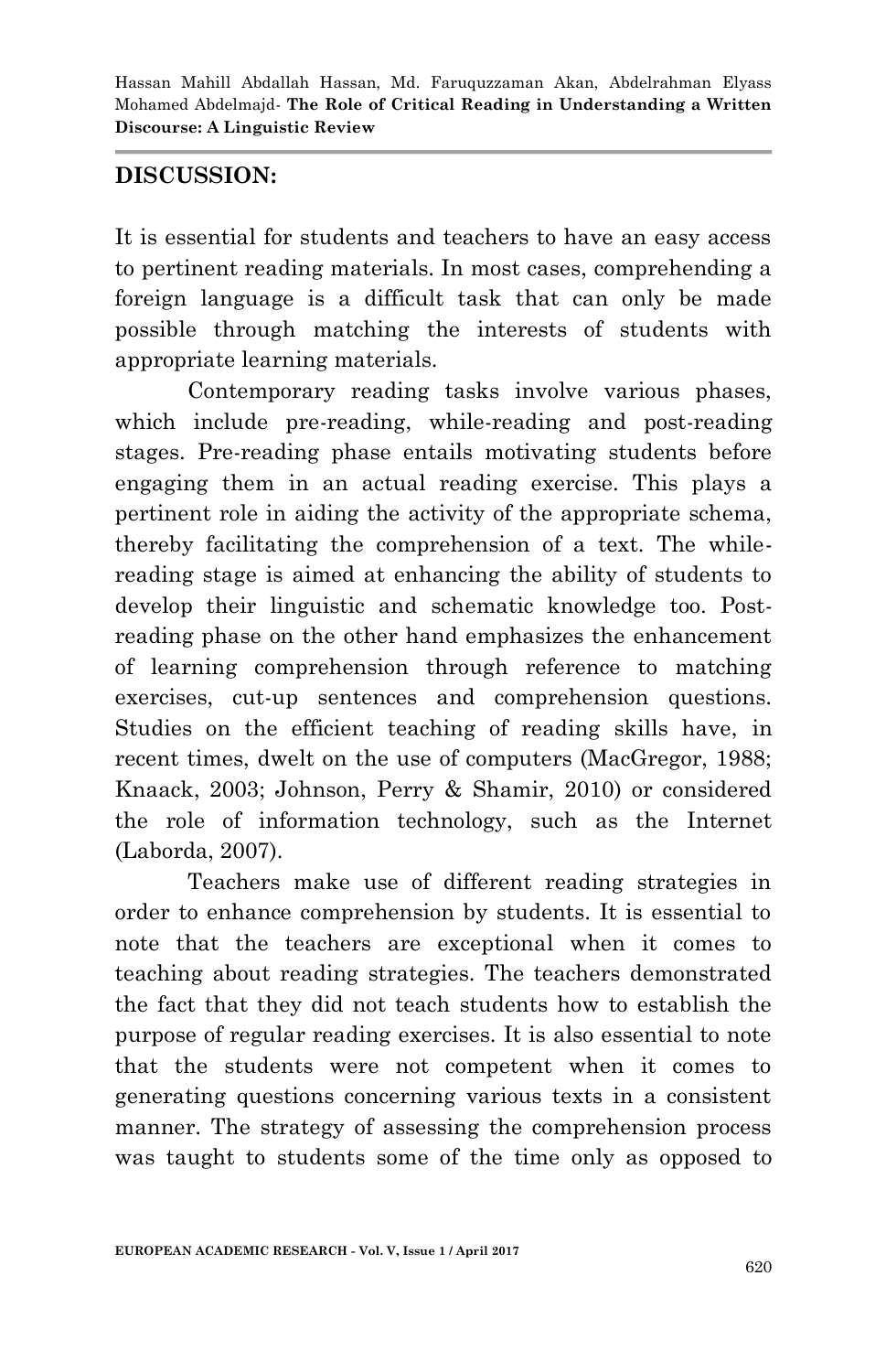regularly. However, comprehension strategies are essential when it comes to enhancing reading processes.

Critical reading competence enables one to undergo the process of understanding and constructing meaning from a piece of text (Zhao, 2009).Therefore, the improvement of reading competence among English as foreign or second language (EFL/ESL) learners is a primary and overriding goal in the English-language pedagogy.

# **AIMS AND SCOPE OF THE STUDY:**

This study aims to investigate to what extent fourth year students of English at different Sudanese universities do not know how to read a written discourse critically. The scope of the study is limited to the English language teachers of Sudan. There are 100 (one hundred) English language teachers at different universities who were randomly selected.

## **LITERATURE REVIEW:**

A disability in the area of reading comprehension affects a student's ability to understand and make meaning of a text. The Reading Study Group (RAND) defines comprehension as "the process of simultaneously extracting and constructing meaning through interaction and involvement with written language" Cox, C. (2002). Reading comprehension is a complicated set of processes that has been studied relatively little compared to the other areas of reading. In spite of the lack of research on reading comprehension only disabilities, there is consensus that all students with any type of reading disability benefit from direct, systematic, explicit instruction in reading comprehension skills and strategies.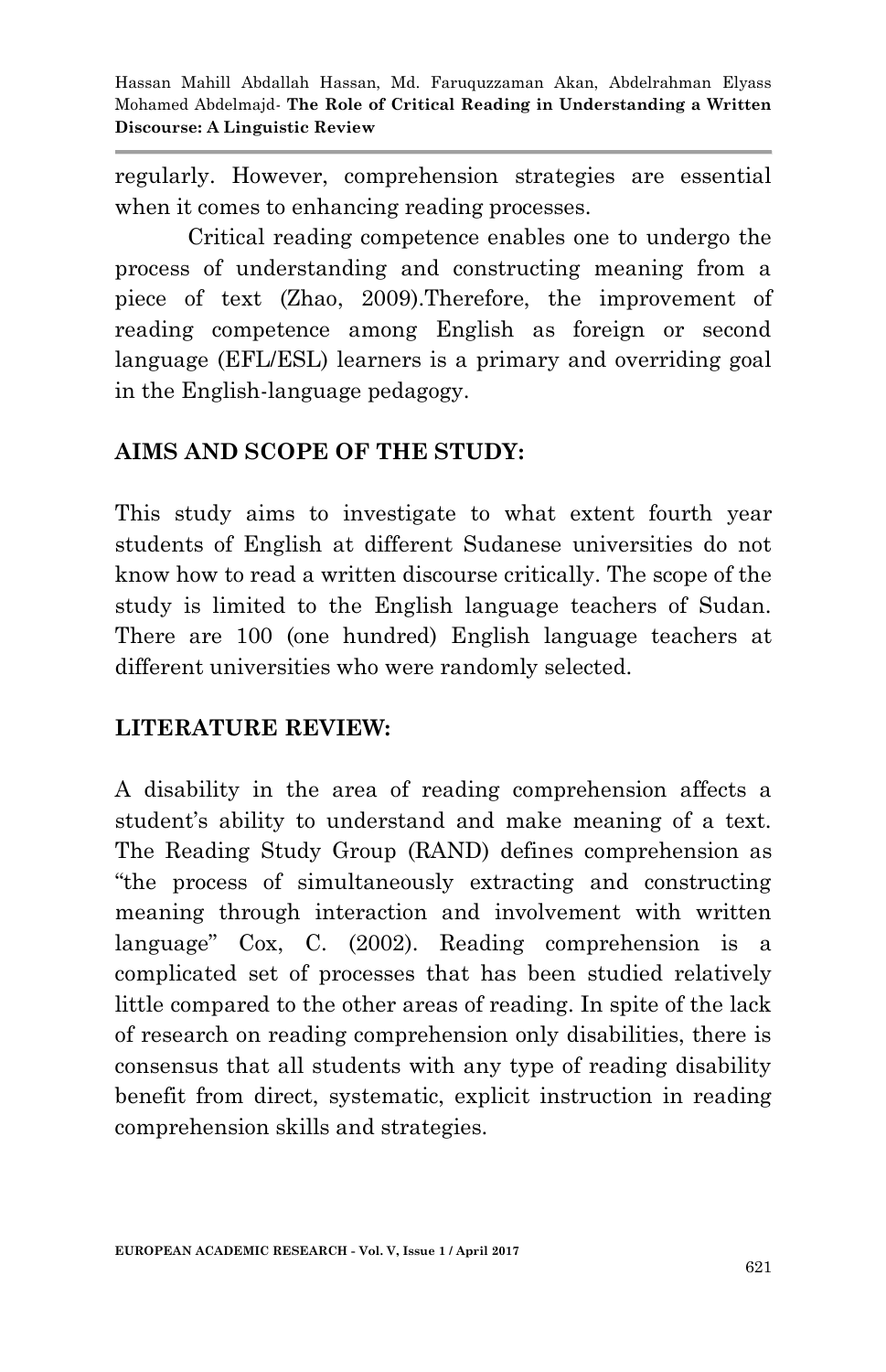It is most common for students to have Basic Reading Skill (BRS) deficits combined with comprehension deficits, and/or fluency deficits. If this is the case, it is critical to instruct on the basic skill deficits, as well as the comprehension deficits. Although it tends to be more unusual for a student to have a comprehension only deficit, this can occur. A reading comprehension deficit assumes that basic reading skills are intact and that the student can read fluently without errors. Students with a reading comprehension disability are typically not identified until the shift occurs from learning to read to reading to learn. In most cases, this is around the third or fourth grade.

# **The Role of Reading in Writing:**

Writing effectively in English, it has been argued that reading has an important role to play. In other words, possession of the basic skills of reading can enhance the skills to compose and write (Ross & Roe, 1990). Sovik (2003) believes that reading and writing, support, complement and contribute to each other"s development. Other authors such as Cox, C. (2002) and Tierney & Leys (1984) rationalize that both reading and writing should be taught together. In fact, Heller (1995) and Ross & Roe (1990) contend that the processes involved in learning both skills are the same.

Reading or modeling (McCann & Smagorinsky, 1988; Irwin & Doyle, 1992) in writing has been looked at from different perspectives. Meriwether (1997) and Nunan (1999) look at it from a product oriented perspective when linked to extend writing.

## **Characteristics:**

Reading comprehension encompasses a multi-faceted set of skills. First and foremost, children with this deficit may have more basic struggles in the area of oral language including new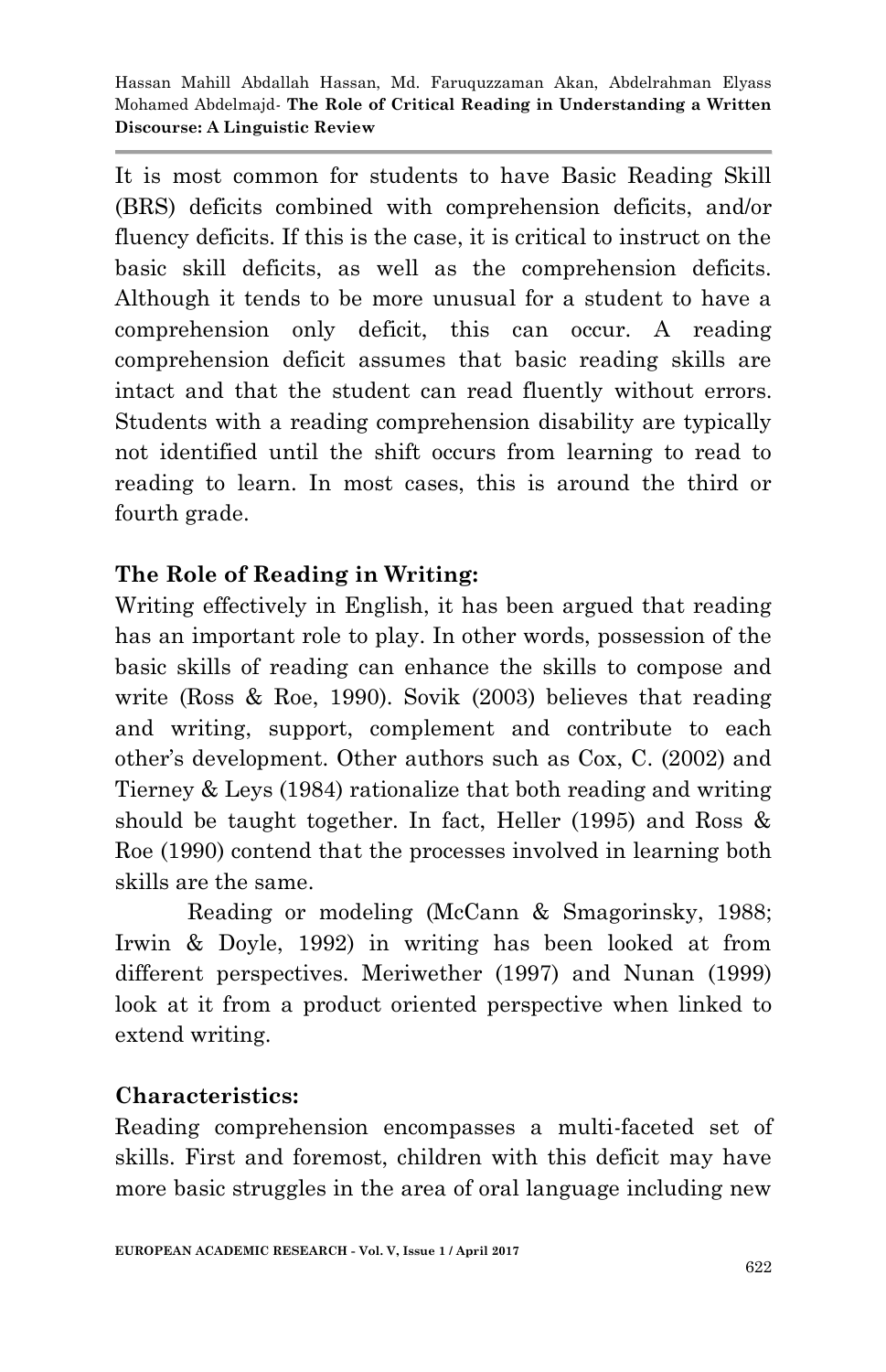vocabulary development. In overcoming Dyslexia, Sally Shaywitz determined that a child learns about seven new words per day, which amounts to three thousand words per year (Shaywitz, 2003). If students struggle with acquiring oral language, this will certainly impair their ability to comprehend written language. Typically, students who struggle in this area use smaller words and need significantly more exposure to new words. These students may also be challenged by how to form sentences. Their ability to understand what makes a complete sentence and what order to put words in may be impaired. For students with breakdowns in language comprehension, phonological processing is often intact. Here are some suggested steps necessary for a reader to be critical:

- **1.** Preparing to be a part of the writer's audience
- **2.** Preparing to read with an open mind
- **3.** Considering the title of the text
- **4.** Reading in a slow pace
- **5.** Using the dictionary and other appropriate reference works
- **6.** Making notes for necessary things
- **7.** Keeping a reading journal
- **8.** Using logical and rhetorical skills etc.

## **Intervention and Progress Monitoring:**

Despite the fact that assessment tools are limited for identifying specific reading comprehension deficits, there is good news about reading comprehension interventions. Both specific skills instruction and strategy instruction have been shown to result in very positive outcomes.

As the name implies, specific skills instruction includes direct instruction on improving the skills required to be a successful reader and can include vocabulary instruction, instruction on how to find the main idea, fact finding and making inferences. Teachers should model and coach students in these skills. Instruction must be explicit.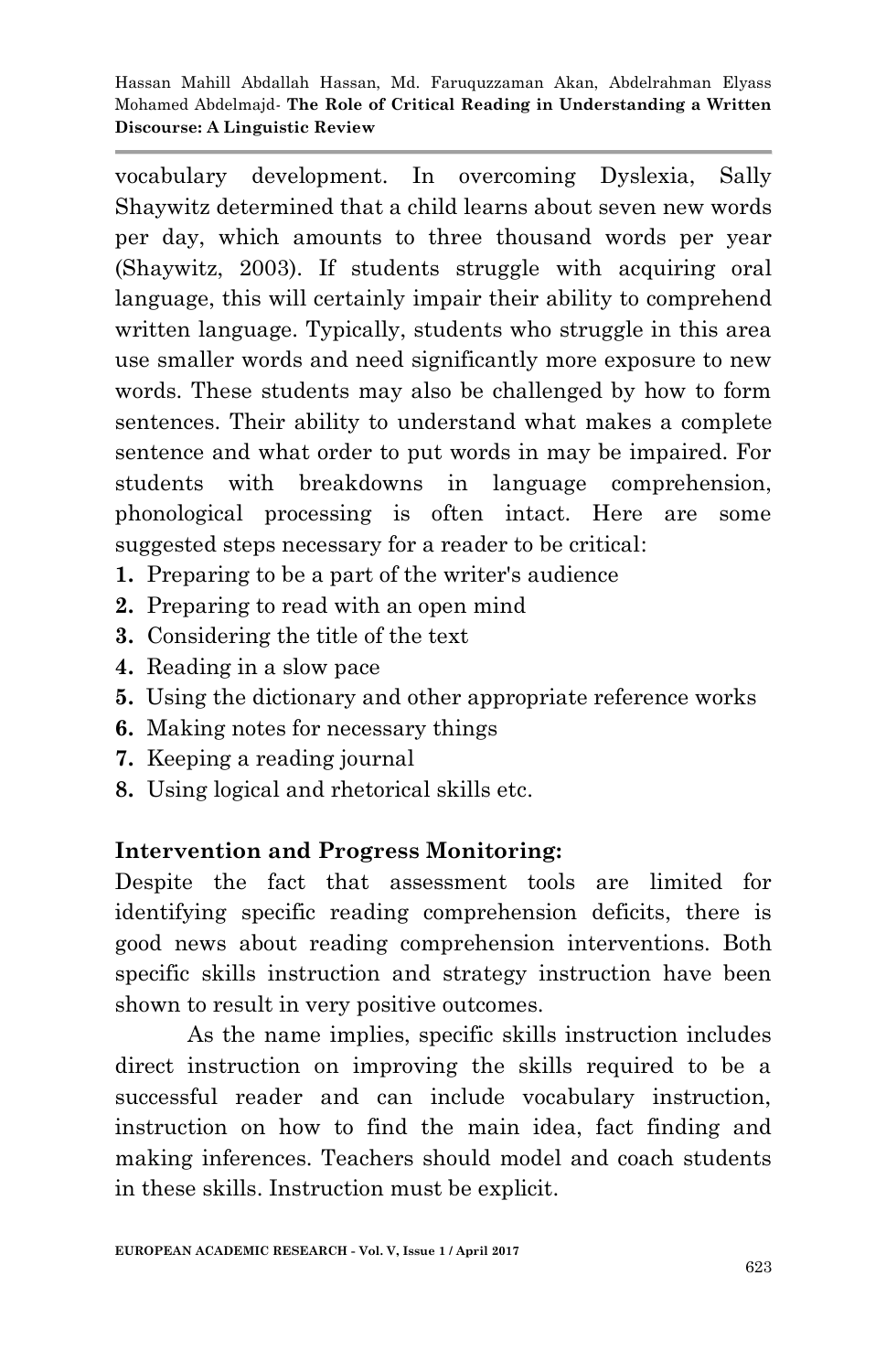Strategy instruction is "viewed as [instruction on] cognitive processes requiring decision making and critical thinking" (Clark & Uhry, 1995). This includes instruction on activating prior knowledge, comprehension monitoring and understanding how to read for different purposes.

# **The National Reading Panel outlined the following seven categories of text comprehension instruction that have a solid, established scientific basis:**

- **1.** Comprehension monitoring, where readers learn how to be aware of their understanding of the material
- **2.** Cooperative learning, where students learn reading strategies together
- **3.** Use of graphic and semantic organizers (including story, map etc), where readers make graphic representations of the material to assist comprehension
- **4.** Question answering, where readers answer questions posed by the teacher and receive immediate feedback
- **5.** Question generation, where readers ask themselves questions about various aspects of the story
- **6.** Story structure, where students are taught to use the structure of the story as a means of helping them recall story content in order to answer questions about what they have read
- **7.** Summarization, where readers are taught to integrate ideas and generalize them from the text information (National Reading Panel, 2000) while many of these strategies are effective in isolation, they are far more powerful and produce greater effect sizes when used in combination in a multiple-strategy method. As with the area of assessment, there is significantly fewer progress monitoring tools available to measure the specific areas of comprehension. AIMS web and Ed Checkup do have made progress monitoring tools that measure overall comprehension.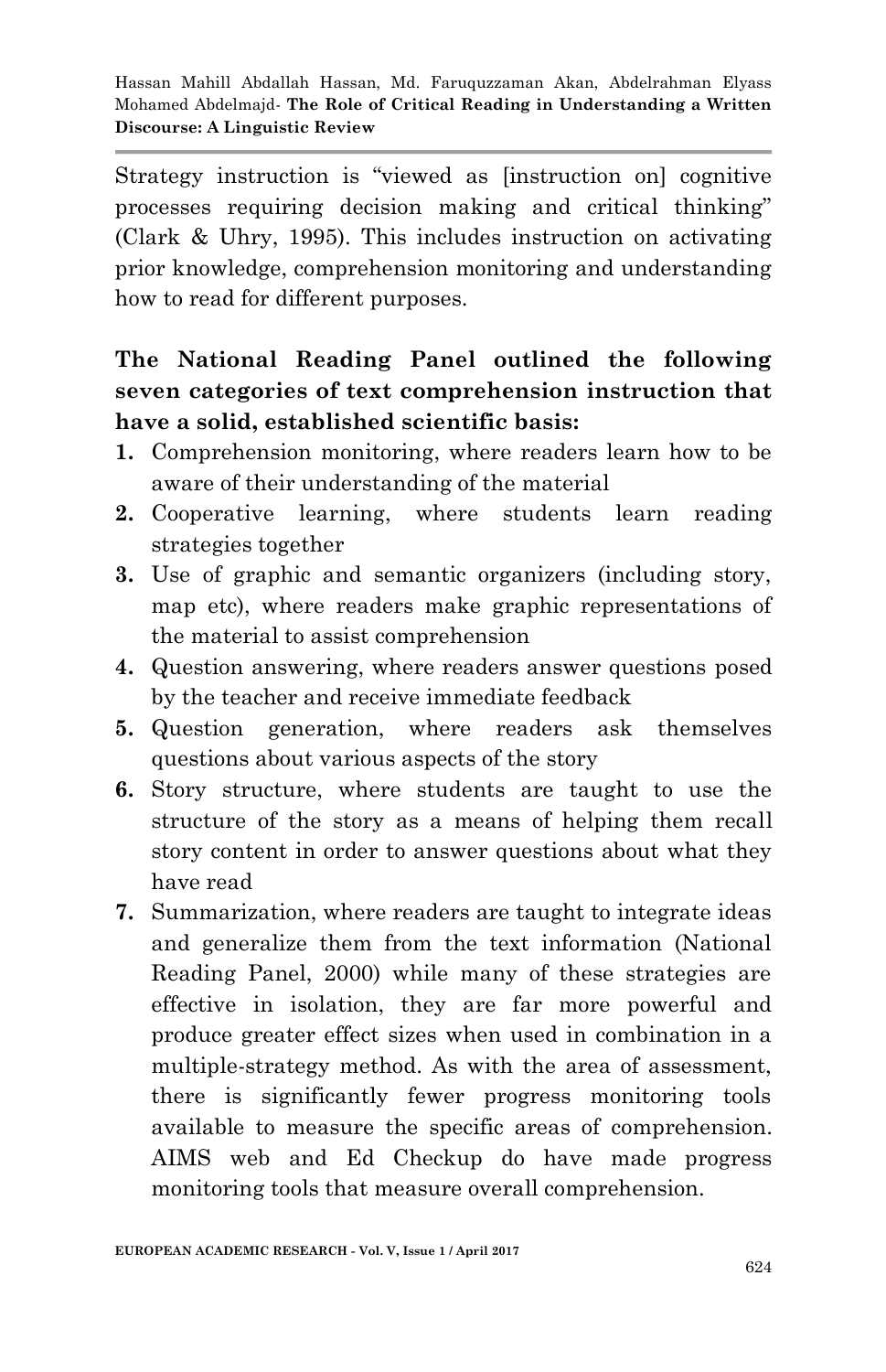## **METHODOLOGY AND TOOLS OF THE STUDY:**

In our research, the descriptive, analytical and quantitative methods as well as a questionnaire have been used as a tool in the collection of relevant data and information in pursuing this paper. Population of this study is drawn exclusively from English language teachers at different Sudanese universities. A sample of (100) teachers was randomly selected for the questionnaire.

The questionnaire has been designed and used to answer the question "to what extent fourth year university students of Sudan do not understand contextual meaning when they read a written discourse critically". The students who study English as a second language provide answers to the problems encountered but the teachers who are using the questionnaire do not know why these took place.

#### **RESULTS AND DISCUSSION:**

The questionnaire has been used by the researchers as a tool in the collection of data relevant to this study. The questionnaire has also been designed and used to answer the question "to what extend fourth year Sudanese university students do not know how to read a written discourse critically". Among the students who study English as a second language provided answers to the problems encountered but the teachers who used the questionnaire do not know why these took place. The tables below are going to illustrate what has been stated earlier.

## **Teachers' Questionnaire:**

This item (i.e. Questionnaire) tries to elicit information from the teachers who were randomly selected concerning their views about fourth year Sudanese university students who do not know how to read a written discourse critically.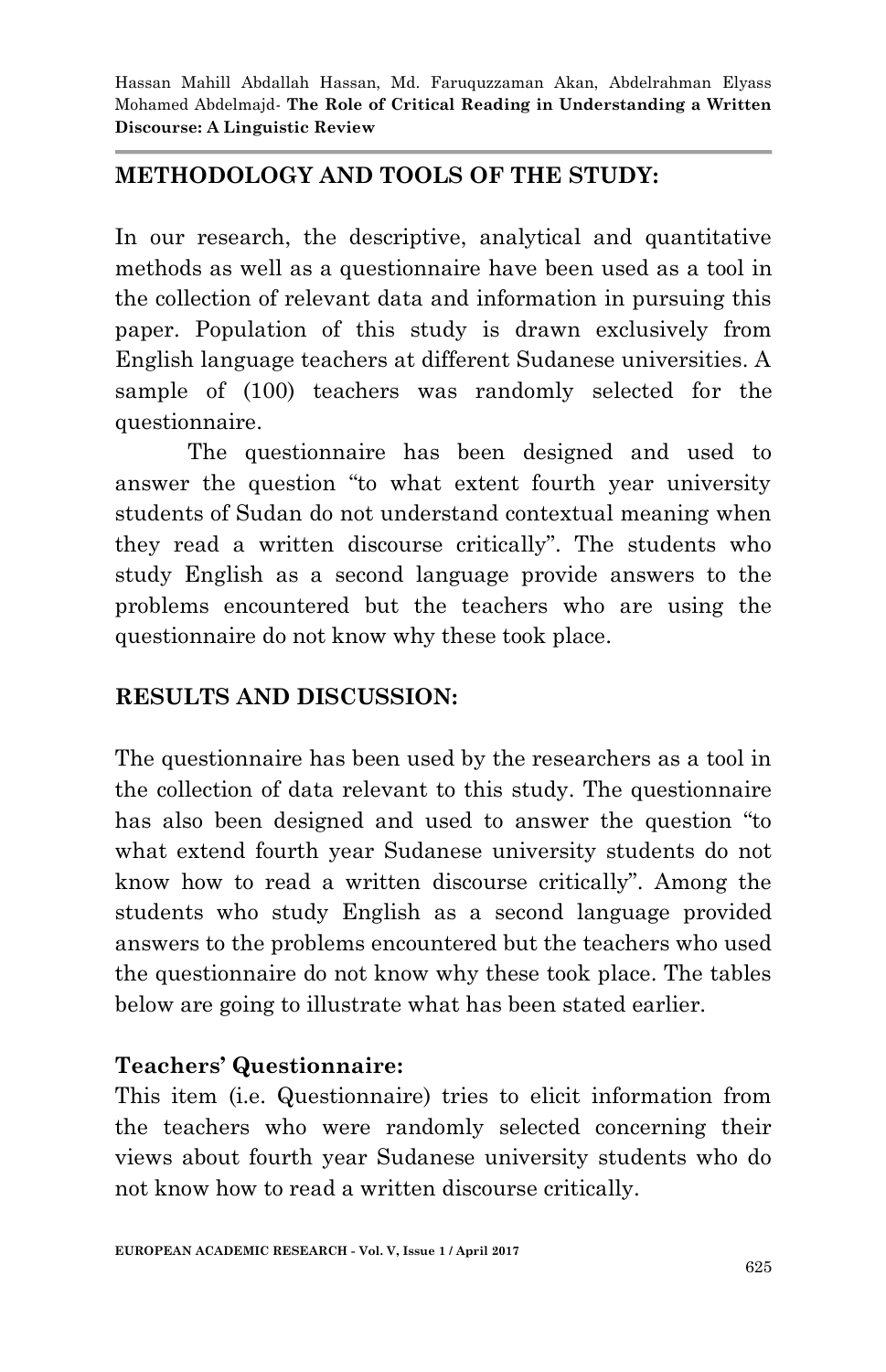#### **Statement: 1**

Students are not able to understand the direct meaning of the words when they read a written discourse.

| Table (1): Students are not able to understand the direct meaning of the words when they read a written<br>discourse. |                        |     |       |       |       |  |
|-----------------------------------------------------------------------------------------------------------------------|------------------------|-----|-------|-------|-------|--|
| <b>Alternative choices</b><br>Valid Percent<br><b>Cumulative Percent</b><br>Percent<br>Frequency                      |                        |     |       |       |       |  |
| Valid                                                                                                                 | Strongly agree & Agree | 80  | 80.0  | 80.0  | 80.0  |  |
|                                                                                                                       | Neutral(No opinion)    | 9   | 9.0   | 9.0   | 89.0  |  |
|                                                                                                                       | Disagree               | 11  | 11.0  | 11.0  | 100.0 |  |
|                                                                                                                       | Total                  | 100 | 100.0 | 100.0 |       |  |

The table (1) above shows that a majority of the respondents/participants (80%) 'strongly agree and agree' that students are not able to understand the direct meaning of the words when they read a written discourse. Only 11% do not agree to that. This justifies that students need to be trained and developed in terms of direct meaning understanding of a written discourse.

#### **Statement: 2**

Students are not able to understand the indirect meaning of the words when they read a written discourse.

| Table (2): Students are not able to understand the indirect meaning of the words when they read a<br>written discourse. |                        |           |         |                      |                           |  |
|-------------------------------------------------------------------------------------------------------------------------|------------------------|-----------|---------|----------------------|---------------------------|--|
| <b>Alternative Choices</b>                                                                                              |                        | Frequency | Percent | <b>Valid Percent</b> | <b>Cumulative Percent</b> |  |
| Valid                                                                                                                   | Strongly agree & Agree | 65        | 65.0    | 65.0                 | 65.0                      |  |
|                                                                                                                         | Neutral(No opinion)    | 19        | 19.0    | 19.0                 | 84.0                      |  |
|                                                                                                                         | Disagree               | 16        | 16.0    | 16.0                 | 100.0                     |  |
|                                                                                                                         | Total                  | 100       | 100.0   | 100.0                |                           |  |

The table (2) above explains that a vast majority of the respondents (65%) "strongly agree and agree" that students are not able to understand the indirect meaning of the words when they read a written discourse. Only 16% do not agree to that. This indicates that students need to be trained and developed to understand the indirect meaning of the words of a written discourse.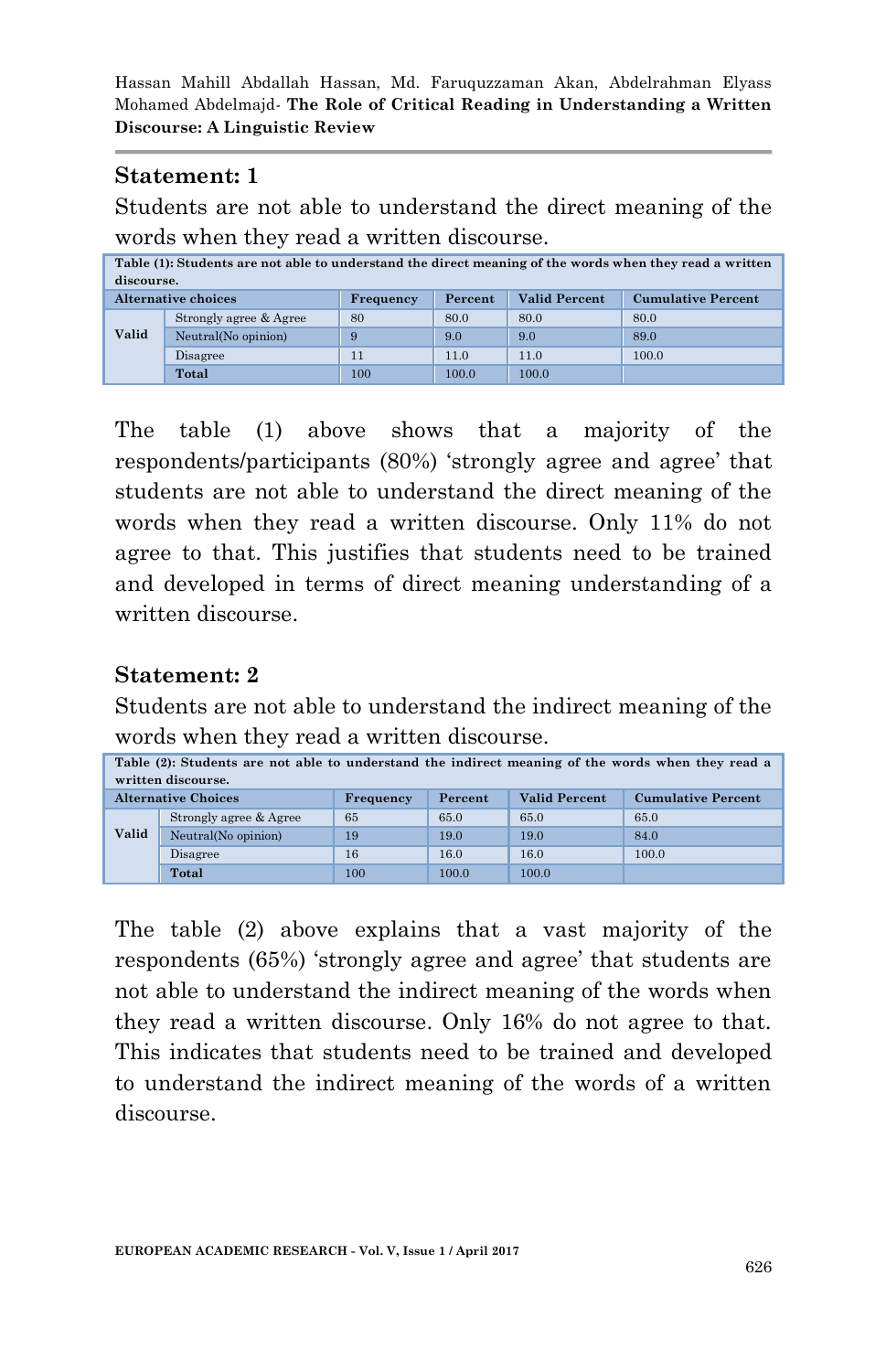#### **Statement: 3**

Students are not able to infer meaning of the words when they read a written discourse.

| Table (3): Students are not able to infer meaning of the words when they read a written discourse. |                        |           |         |                      |                           |  |
|----------------------------------------------------------------------------------------------------|------------------------|-----------|---------|----------------------|---------------------------|--|
| <b>Alternative Choices</b>                                                                         |                        | Frequency | Percent | <b>Valid Percent</b> | <b>Cumulative Percent</b> |  |
| Valid                                                                                              | Strongly agree & Agree | 70        | 70.0    | 70.0                 | 70.0                      |  |
|                                                                                                    | Neutral(No opinion)    | 12        | 12.0    | 12.0                 | 82.0                      |  |
|                                                                                                    | Disagree               | 18        | 18.0    | 18.0                 | 100.0                     |  |
|                                                                                                    | Total                  | $100\,$   | 100.0   | 100.0                |                           |  |

The table (3) above shows that a vast majority of the respondents (70%) "strongly agree and agree" that students are not able to infer meaning of the words when they read a written discourse. Only 18% do not agree to that. This indicates that students need to be trained and developed in inferring meaning of the words to understand a written discourse.

#### **Statement: 4**

Students are not able to read critically the meaning of the words when they read a written discourse.

| Table (4): Students are not able to read critically the meaning of the words when they read a written<br>discourse. |                            |           |         |                      |                           |
|---------------------------------------------------------------------------------------------------------------------|----------------------------|-----------|---------|----------------------|---------------------------|
|                                                                                                                     | <b>Alternative Choices</b> | Frequency | Percent | <b>Valid Percent</b> | <b>Cumulative Percent</b> |
| Valid                                                                                                               | Strongly agree & Agree     | 66        | 66.0    | 66.0                 | 66.0                      |
|                                                                                                                     | Neutral(No opinion)        | 20        | 20.0    | 20.0                 | 86.0                      |
|                                                                                                                     | Disagree                   | 14        | 14.0    | 14.0                 | 100.0                     |
|                                                                                                                     | Total                      | $100\,$   | 100.0   | 100.0                |                           |

The table (4) above shows that a vast majority of the respondents (66%) 'strongly agree and agree' that students are not able to read critically the meaning of the words when they read a written discourse. Only 14% do not agree to that. This indicates that students need to be trained and developed in reading critically to understand a written discourse.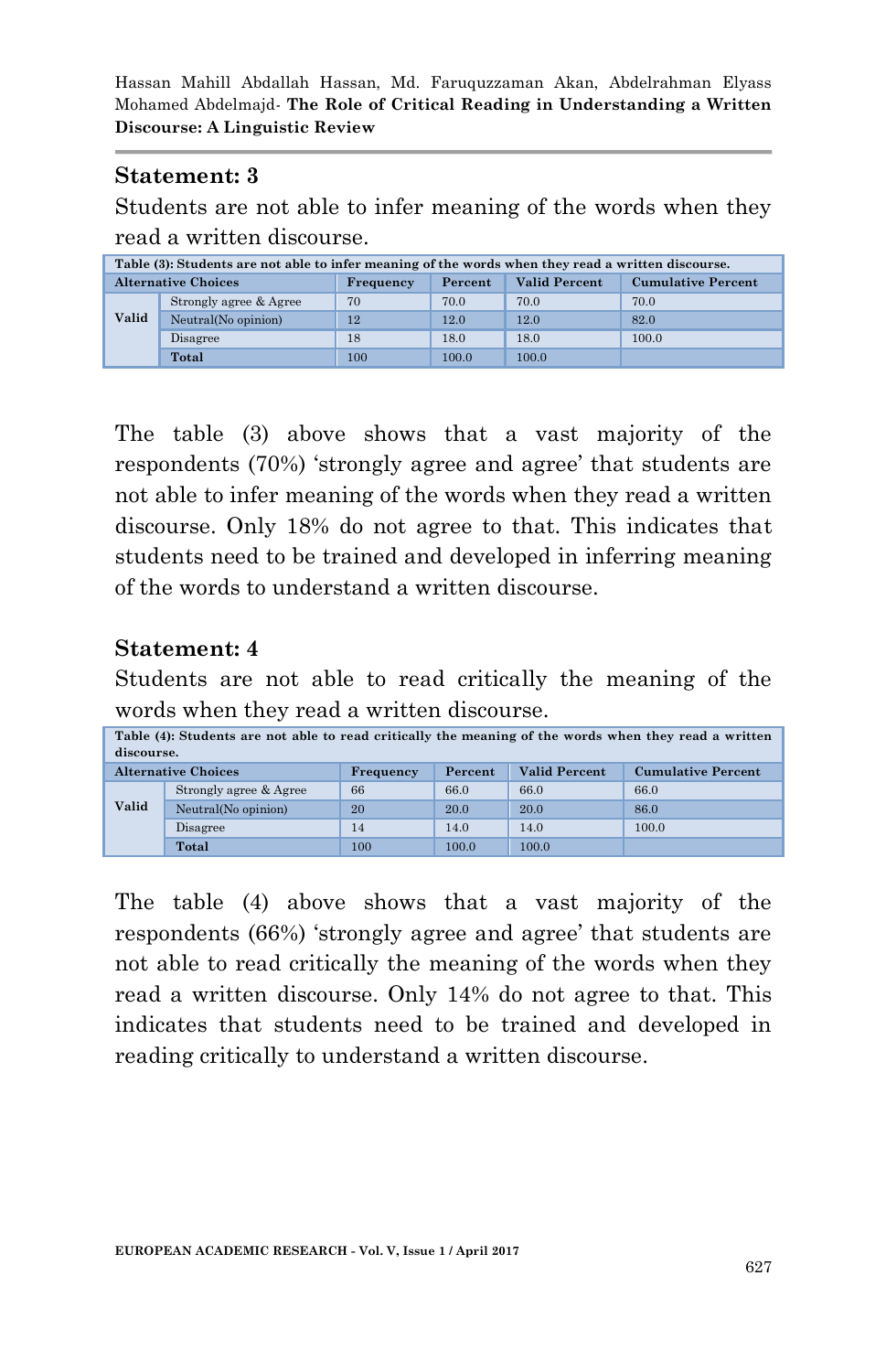## **Statement: 5**

Students do not have lot lexis to understand the meaning of the words when they read a written discourse.

| Table (5): Students do not have lot lexis to understand the meaning of the words when they read a<br>written discourse. |                            |           |         |               |                           |  |
|-------------------------------------------------------------------------------------------------------------------------|----------------------------|-----------|---------|---------------|---------------------------|--|
|                                                                                                                         | <b>Alternative Choices</b> | Frequency | Percent | Valid Percent | <b>Cumulative Percent</b> |  |
| Valid                                                                                                                   | Strongly agree & Agree     | 70        | 70.0    | 70.0          | 70.0                      |  |
|                                                                                                                         | Neutral(No pinion)         | 15        | 15.0    | 15.0          | 85.0                      |  |
|                                                                                                                         | Disagree                   | 15        | 15.0    | 15.0          | 100.0                     |  |
|                                                                                                                         | Total                      | 100       | 100.0   | 100.0         |                           |  |

The table (5) above shows that a vast majority of the respondents (70%) 'strongly agree and agree' that fourth year students do not have lot lexis to understand the meaning of the words when they read a written discourse. Only 15% do not agree to that. This indicates that students need to be trained and developed in how they can understand the meaning of the words.

# **REPORT DISCUSSION:**

After the comparison and calculation of the sub-hypotheses; we have found that the total number of the five sub-hypotheses percentage (80%+65%+70%+66%+70%) is equal to 72%(in average)which represents negative response that justifies that teachers do not know why fourth year university students do not know how to read a written discourse critically.

## **CONCLUSION:**

A critical reading usually helps understand the "deep structure of a written text. The act of reading to extract information and reading critically are enormously different because when we read a difficult text, we need to talk critically. So, if we cannot read critically, we cannot reach the ultimate goal of reading. What is expected here to achieve from critical reading is the conscious control of our reading skills.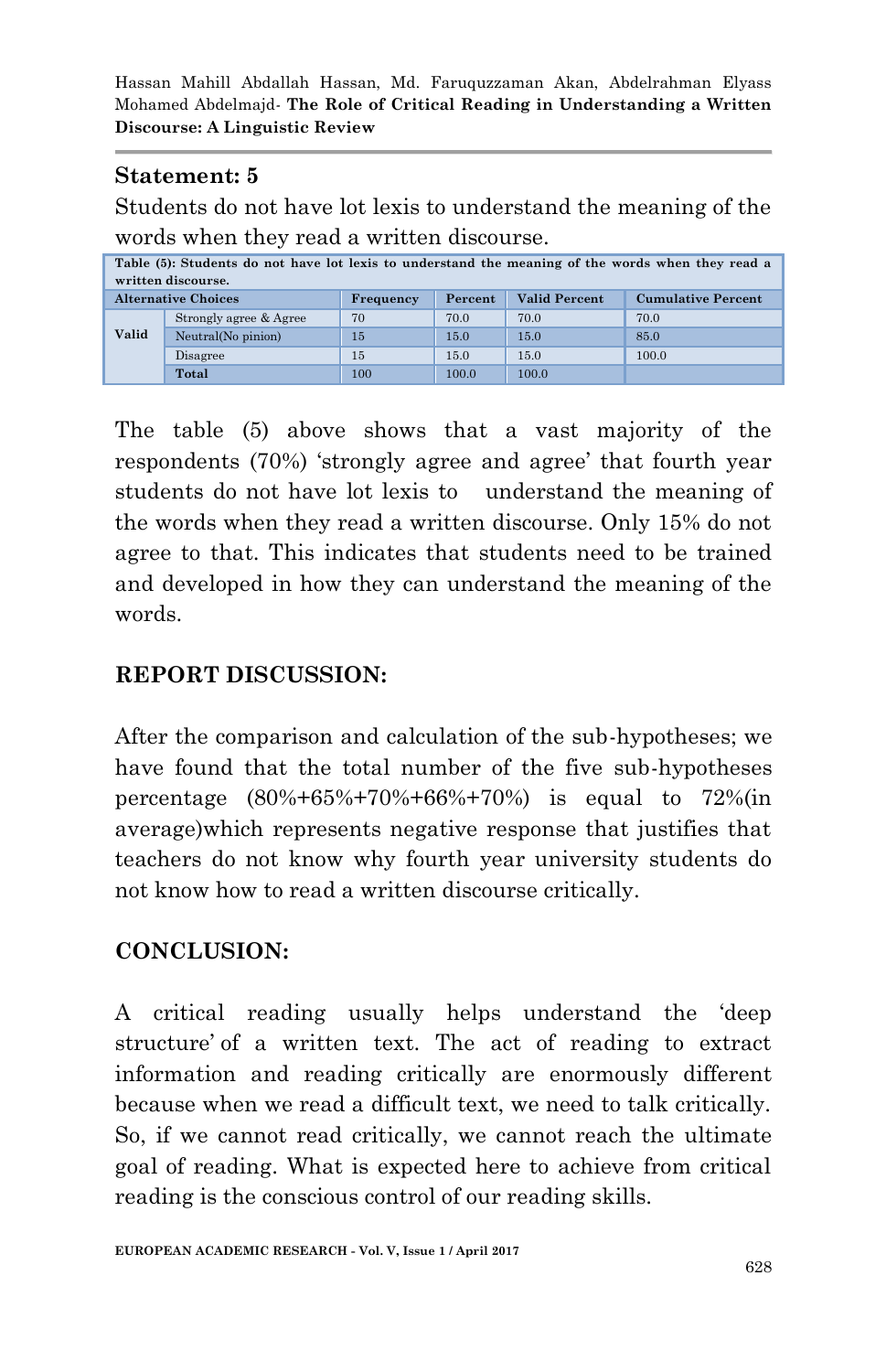We have used, in our research, the questionnaire as a tool in the collection of data relevant to this study. The questionnaire is designed to identify the problems encountered by the teachers who do not know why fourth year students of different Sudanese universities do not know how to read a written discourse critically.

The data collected from the questionnaire were analyzed in relation to the study of five sub-hypotheses. The questionnaire had been given to teachers exclusively drawn from English language teachers of Sudan who did not know why these took place. The population is English language teachers at different Sudanese universities. A sample of (100) teachers was randomly selected for the questionnaire.

Finally, the marks obtained from the questionnaire for all participants were analyzed and compared statistically by using frequencies and percentages. The analysis showed that the highest percentage which is represented strongly agree and agree is estimated by (72%) in contrast to the percentage of strongly disagree and disagree which is estimated by lesser than this one. Accordingly, this justifies that there is statistical difference in terms of teachers' point of views that fourth year Sudanese university students do not know how to read a written discourse critically.

# **REFERENCES:**

- 1. Anderson, N. (2008). Active skills for reading: book 4 (2nd ed.). Boston: Thomson, Heinle.
- 2. Clark, D. B., & Uhry, J. K. (1995). Dyslexia: Theory and practice of remedial instruction. Baltimore, MD: classroom management. New York: Paul H. Brookes Publishing Co. codes. In A. W. Melton & E. Martin (Eds.), Coding processes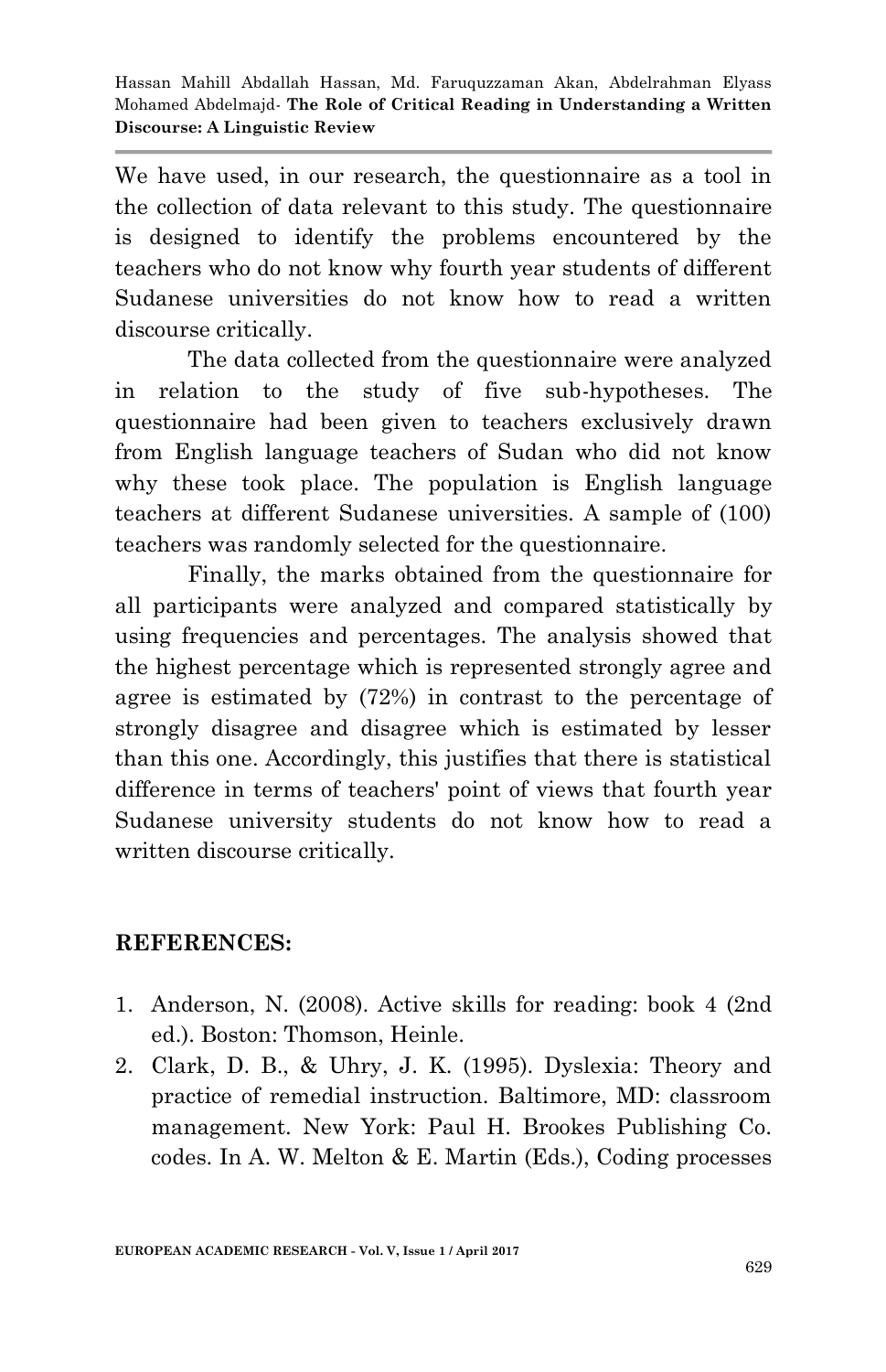and human Cognition, 1977, 5, 623-629.Cognition, 1980, 8, 329-335.

- 3. Cox, C. (2002). Teaching Language Arts. Boston: Allyn & Bacon.
- 4. Elder, L., & Paul, R. (2004). Critical thinking and the art of close reading, part II. Journal of Developmental Education, 27(3), 36-38
- 5. Heller, M. F. (1995). Reading-Writing Connection: From Theory to Practice. White Plains, NY: Longman.
- 6. Irwin, J. W. & Doyle, M. A. (1992). Reading/writing connections: Learning from research. Newark, DE: International
- 7. Kay, S. (1946). Critical reading: Its importance and development. The English Journal, 35(7), 380-385
- 8. Knaack, L. (2003). Elements of Effective Instructional Design for Elementary Mathematical Problem Solving
- 9. Laborda, J. G. (2007). Teaching Reading skills in a foreign language Reading in a Foreign Language, 19(2), pp. Language Center
- 10. MacGregor, S. K. (1988). Instructional design for computermediated text systems: effects of motivation, learner man. Clinical Neurosurgery, 1972, 19, 421-446.
- 11. Molden, K. (2007). Critical literacy, the right answer for the reading classroom: Strategies to move beyond comprehension for reading improvement. Reading Improvement, 44(1), 50-56
- 12. National Reading Panel (2000). Report of the National Reading Panel: Teaching Children to Read, Nova Science Publishers.
- 13. Nuttall, C. (1982). Teaching Reading Skills in a Foreign Language London: Heinemann Educational.
- 14. Patching, W., Kameenui, E., Camine, D., Gersten, R., & Colvin, G. (1983). Direct instruction in critical reading skills. Reading Research Quarterly, 18(4), 406-418